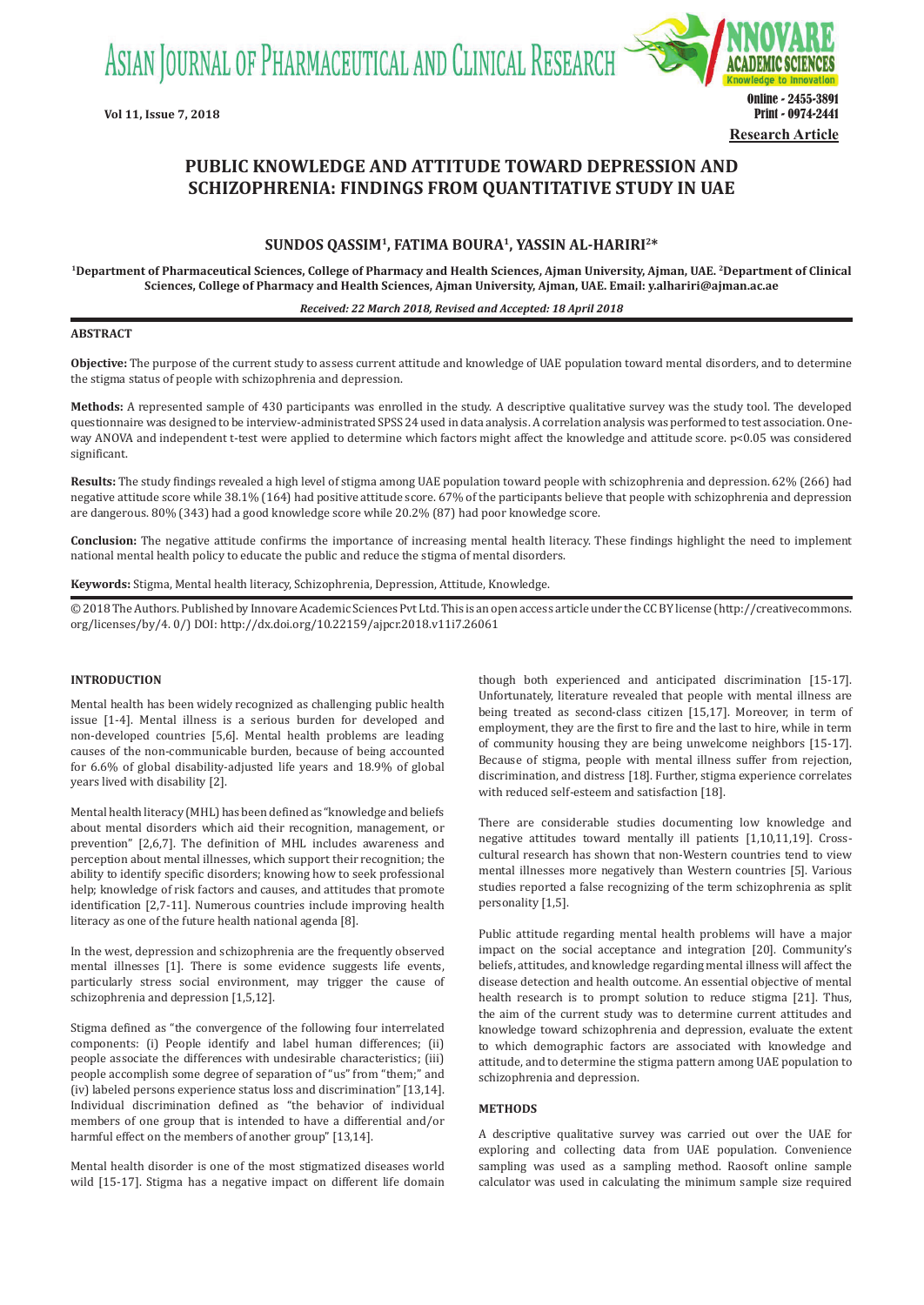(430) [22]. A structured questionnaire was designed by the researcher based on parameters to be evaluated as part of the study and by referring to previous literature [1].

The questionnaire was modified to make it convenient for UAE population. The questionnaire composed of three different sections. Section one contains questions related to the population's demographic characteristics. Section two explores the respondents' knowledge regarding the cause of depression and schizophrenia. Section three was composed of seven statements to determine the participant's attitude.

The survey tool was reviewed by university lecturers and academics with a wide range of professional experience to establish content validity of the questionnaire. Participants were informed that participation is voluntary. Feedback given by the pilot study population was considered, and corrections were made accordingly. Questions adjustments were made to the questionnaire to improve its validity. Participants who were willing to be enrolled in this study were asked to sign informed consent forms. Health care providers and people not willing to participate in the study were excluded from the study. The developed questionnaire was designed to be interview-administrated. The interviewer intervened only to clarify a question if required. No attempt was made to prompt the respondents by suggesting answers directly.

Data analysis was conducted using SPSS version 24. Instituting identification numbers were given for all questionnaires. All questions were coded, and then they were imported to SPSS for analysis. The objectives were also analyzed by descriptive analysis. The descriptive statistics included mean, median, standard deviation, and frequency. For the attitude items, the coding was established by giving 1 mark for the positive attitude answers, and zero for both the negative attitude answers and do not know choice. Positive perception level considered for score value above the mean/median score and negative perception level considered for score value below the mean/median score.

Results were presented as numbers with percentages or graphic presentations for categorical variables. A correlation analysis was performed to test association. One-way ANOVA and independent t-test were applied to determine which factors might affect the knowledge and attitude score. p<0.05 was considered significant.

#### **RESULTS**

## **Sociodemographic data of the respondents**

The sociodemographic characteristic of the study participants is listed in Table 1. A total number of 430 people from UAE were enrolled in this study, which includes 198 males and 232 females. 69% of the participants were Arabs, 48.1% were married, and 53.7% of the participants had a bachelor graduate study.

13% of the participants stated that they are suffering from depression or schizophrenia. 10% of the study sample with the family history of mental diseases. 15% of the participant attended a health campaign about depression or schizophrenia.

## **Knowledge data of the respondents about the cause of schizophrenia and depression**

Knowledge scores ranged from the lowest score of zero (0.5%) to the highest score of 9 (3.5%) (Fig.1). Mean (standard deviation [SD]) of the knowledge score was 5.84 (1.73).

80% (343) had a good knowledge score while 20.2% (87) had poor knowledge score (Fig. 2). Only two respondents had the lowest score zero, while the highest score achieved among all participants was 7 (24.4%).

**Table 1: Socialdemographic data. The sociodemographic characteristics of the enrolled UAE population**

| 0.No. | <b>Variables</b>       | Sub-variables | Frequency (%) |
|-------|------------------------|---------------|---------------|
| 1     | Gender                 | Male          | 198 (46.0)    |
|       |                        | Female        | 232 (54.0)    |
| 2     | Nationality            | Local         | 41 (9.5)      |
|       |                        | Southeastern  | 35(8.1)       |
|       |                        | Arab          | 295 (68.6)    |
| 3     | Marital status         | Single        | 193 (44.9)    |
|       |                        | Married       | 207 (48.1)    |
|       |                        | Divorced      | 26(6.05)      |
|       |                        | Widow         | 4(0.9)        |
| 4     | Education              | Below HS      | 31(7.2)       |
|       |                        | HS or diploma | 119 (27.7)    |
|       |                        | Bachelor      | 231 (53.7)    |
|       |                        | Master        | 35(8.1)       |
|       |                        | PhD           | 14(3.3)       |
| 5     | Attend workshop        | <b>Yes</b>    | 63 (14.7)     |
|       |                        | No            | 367 (85.3)    |
| 6     | Do you have depression | Yes           | 56 (13.0)     |
|       | or schizophrenia       |               |               |
|       |                        | No            | 374 (87.0)    |
| 7     | Family history         | Yes           | 44 (10.2)     |
|       |                        | No            | 386 (89.8)    |

HS: High school



**Fig. 1: Distribution of knowledge score. Distribution of participants' knowledge score about the causes of schizophrenia and depression**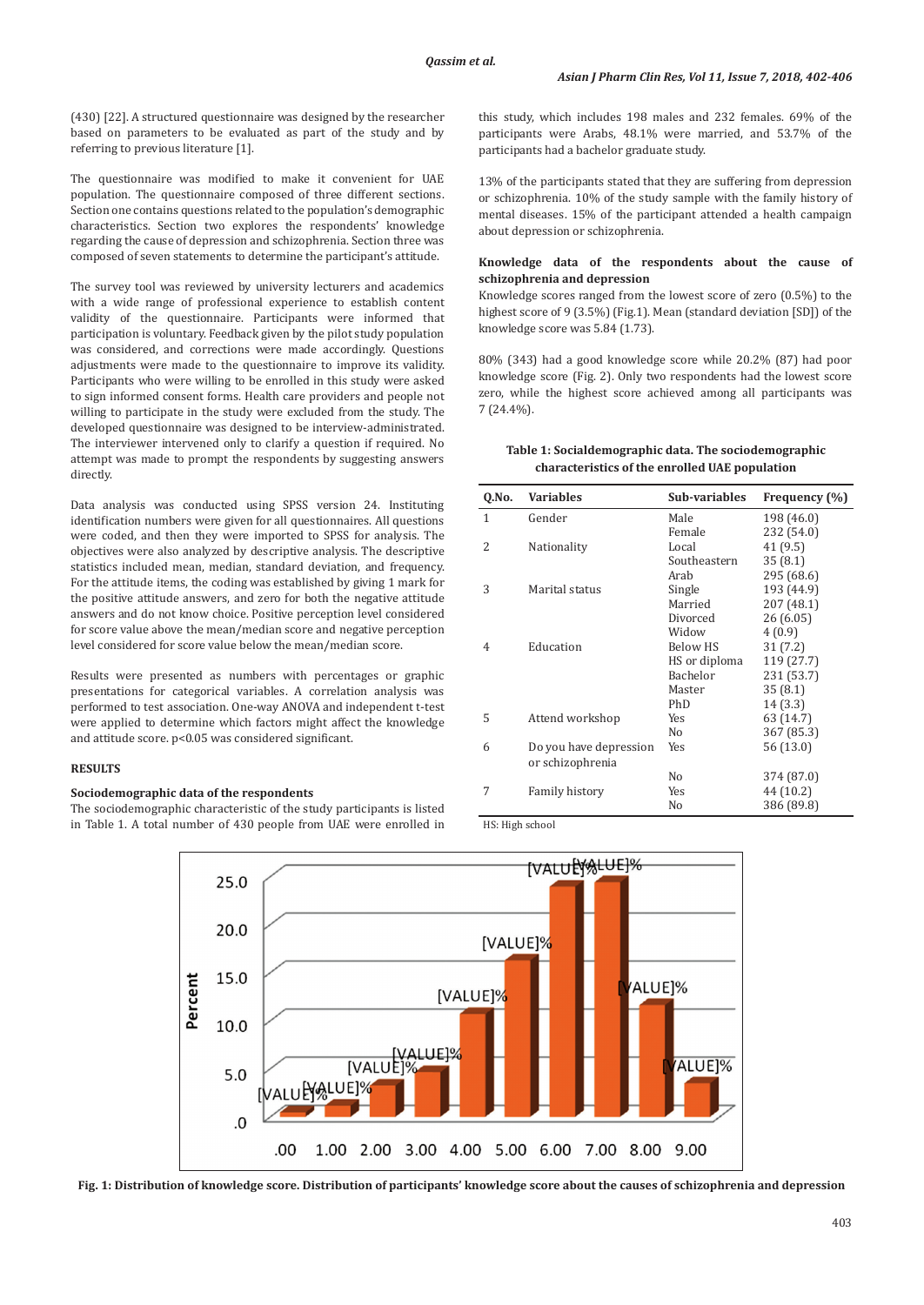78% considered that chemical imbalances in the brain are one of the possible causes of mental disorder. 45% t disagreed with the fact that genetic is one of the main factors of mental problems. 58% agreed that magic on someone could result in mental disorder. The details of the responses of the public for knowledge questions are listed in Table 2.

## **Attitude data of the respondents about schizophrenia and depression**

Attitude scores ranged from the lowest score of zero (6%) to the highest score of 7 (4.2%) shown in Fig. 3. Mean (SD) of the attitude score is 3.0651 (1.897).

62% (266) had negative attitude score while 38.1% (164) had positive attitude score (Fig. 4). 26 respondents had the lowest score zero, while the highest score achieved among all participants was 2 (19.5%). 33% of the participants believe that people with schizophrenia and depression are not dangerous. Only (34.9%) were not afraid of being close to individuals with depression and schizophrenia while the vast majority stated that they are unpredictable and can result in harm. The details of the responses of the UAE population for attitude questions are listed in Table 3.



**Fig. 2: Respondents knowledge score about schizophrenia and depression. Percentage of participants' knowledge about the causes of schizophrenia and depression**

**Table 2: Knowledge of mental disorders causes. Participants correct response to knowledge of mental disorders causes**

| <b>Questions</b>                               | Percent of the<br>correct answer |
|------------------------------------------------|----------------------------------|
| 1. Genetic is one of the main factors of       | 54.7                             |
| contributing the mental disorder               |                                  |
| 2. A chemical imbalance in the brain is one    | 78.4                             |
| of the possible causes of mental disorder      |                                  |
| 3. Lack of social support contributes a lot to | 74.4                             |
| the occurrence in mental disorder              |                                  |
| 4. Martial/relationship problem is one of the  | 62.1                             |
| main causes that result in mental disorder     |                                  |
| 5. Frequent alcohol/drug abuse lead to a       | 82.6                             |
| mental disorder such as depression and         |                                  |
| schizophrenia                                  |                                  |
| 6. Childhood trauma or bad memories of the     | 81.9                             |
| past can lead to a mental disorders            |                                  |
| 7. Mental disorders are due to supernatural    | 40.2                             |
| and spiritual reasons                          |                                  |
| 8. Casting black magic on someone can          | 58.4                             |
| result in mental disorder                      |                                  |
| 9. Financial problems have a major             | 49.5                             |
| contribution to resulting mental disorder      |                                  |

### **Association between knowledge and attitude**

The relationship between knowledge and attitude toward schizophrenia and depression was investigated using Pearson productmoment correlation coefficient (r). Preliminary analysis was performed to ensure no violation of the assumptions of normality, linearity, and homoscedasticity. There was a positive correlation between the two variables, r=0.199, p<0.001. The coefficient of the determination (R2)=0.039. This means that 3.9% of the variation in attitude was accounted for by the knowledge.

## **Factors affecting attitude score**

An independent-samples t-test was conducted to compare all of the followings: The attitude score among the categories of gender, salary income, attending workshop, and family history. There was a significant difference in the scores among the having a family history (p=0.001).

ANOVA test was performed to compare all of the followings: The attitude score among the categories of education, marital status, and nationality. There was a significant difference in the scores and education (p=0.017) (Table 4).

## **Factors affecting knowledge score**

An independent-samples t-test was conducted to compare all of the followings: The knowledge score among the categories of gender, salary income, attending workshop, and family history. There was no significant difference among the previous variables (Table 4).

ANOVA test was conducted to compare all of the followings: The knowledge score among the categories of education, marital status, and nationality. There was no significant difference in scores among the previous variables (Table 4).

## **DISCUSSION**

Stigmatization of mental illnesses is a major burden world wild. Negative public beliefs and attitude toward mental problems become one of the obstacles to community engagement and a barrier for seeking treatment of continuation of therapy.

The current study has revealed a negative attitude (61.9%) toward people with depression and schizophrenia. These findings are consistent with the findings reported by other studies [1,23,24]. The results presented here suggest the urgent need for effective anti-stigma campaign to correct the negative attitudes and promote a positive image of mental illness people. Implementing immediate national health agenda plan with more focus on mental health especially depression and schizophrenia is strongly recommended.

Around one-third of respondents (34.9%) were not afraid of being close to individuals with depression and schizophrenia while the majority stated that they are unpredictable and can result in harm. These findings reflect a high level of social distance toward people with schizophrenia and depression. This is similar to other studies results [1,24,25]. This will have a bearing on patient's reintegration into the community.

There was a widespread belief that people with schizophrenia and depression are dangerous (67.2%) and not friendly (55.8%). This is keeping with previous studies found a belief that people with schizophrenia and depression more aggressive than other people [1,15,25]. The public has a high level of concerns about a patient with schizophrenia and depression can be treating their safety. Thus, addressing dangerousness between person with schizophrenia or depression and a healthy person should be the objective priority for future anti-stigma campaign.

The study data show that UAE population is highly knowledgeable about the causes of schizophrenia and depression (79.8%). Similar to this, the previous surveys reported more knowledge about mental illness [20,23]. Although of being highly knowledgeable about the causes of schizophrenia and depression, the majority of the participants had a negative attitude. Future research should be aiming to explore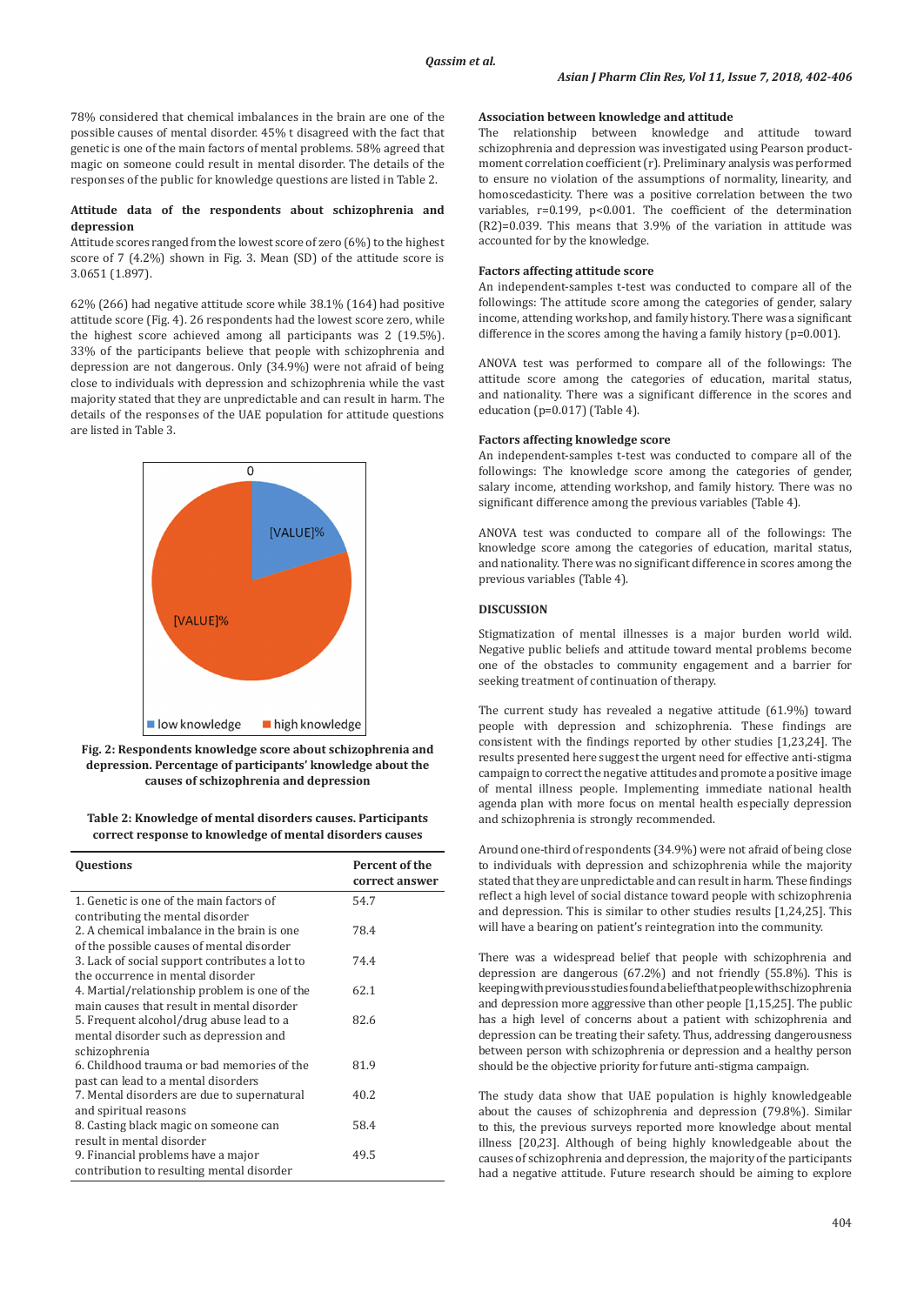

**Fig. 3: Distribution of attitude score. Distribution of participants' attitude score about schizophrenia and depression**



**Fig. 4: Respondents attitude. Percentage of participants' attitude about schizophrenia and depression**

and discover the factors affecting the attitude and beliefs of UAE public regarding mentally ill patients.

The most frequently recognized causes for schizophrenia and depression were frequent alcohol/drug abuse (82.6%), followed by childhood trauma or bad memories of the past (81.9%), and chemical imbalance in the brain (78.4%). Our finding parallel with another study reported that 60–70% of participants agreed with the statement that genetic and chemical imbalance could be a leading cause of mental diseases [1]. On the other hand, other findings showed that environmental causes and stress are the major cause of mental illnesses.

The majority of the participants agreed marital, and relationship problems are one of the main cause of mental disorders (62.1%). These findings comply with other studies findings [1]. Surprisingly, the results show 41.6% believe that magic on someone can result in mental disorder. Similarly, studies addressed supernatural beliefs as mental illness cause [1]. In the absence of real-world experience with depression and schizophrenia, public highly influenced with media information [16]. Media plays an important role in such public beliefs, as numerous media films represent the association between magic and psychological, mental health status [1].

One of the important findings revealed in the study was the positive correlation between knowledge and attitudes toward depression and schizophrenia, r=0.199, p<0.001. The coefficient of the determination (R2)=0.039. This means that 3.9% of the variation in attitude was accounted for by the knowledge. Thus, if the knowledge improved, then the public attitude will also improve which would be reflected in the respondents' approach toward patients with mental disorders in a positive manner.

The present study discovered that there is a significant difference (p<0.05) in attitude scores for participants with family history of mental diseases and those without a family history. Participants with a family history have more positive attitude (54.5%) toward the patient with depression and schizophrenia. This finding is consistent with other findings where family members have a much higher level of a positive attitude than general public without any family experiences of mental health problems [15].

#### **CONCLUSION**

The study findings revealed a high level of stigma among UAE population toward people with schizophrenia and depression. The negative attitude emphasizes the importance to increase MHL. Such evidence suggests it is essential to modify the national mental health policy in UAE to include interventions that are more effective. Many strategies can be taken as efforts to maintain the public knowledge and correct their attitude. First, campaigns that fight stigmatization and discrimination of people suffering from mental illness and promote social integration in the community. This campaign should increase the awareness about the recognition, causes, and treatment of schizophrenia and depression. Second, media publicity is a valuable tool to address the misunderstanding and disbeliefs about mental diseases. Another approach that can eliminate the delay in help-seeking and shorten the negative social distance among mentally ill people is to implement mental health agencies. Such agencies can encourage patients and their families to have a partnership with health care providers, educators and treatment centers to develop a society with adequate MHL.

## **AUTHOR'S CONTRIBUTION**

All authors developed the protocol of the study. Sundos Qassim and Yassin Al-Hariri analyzed and interpreted the data. Sundos Qassim wrote the initial draft. Yassin Al-Hariri and Fatima Boura edited the manuscript. All authors contributed to the final draft.